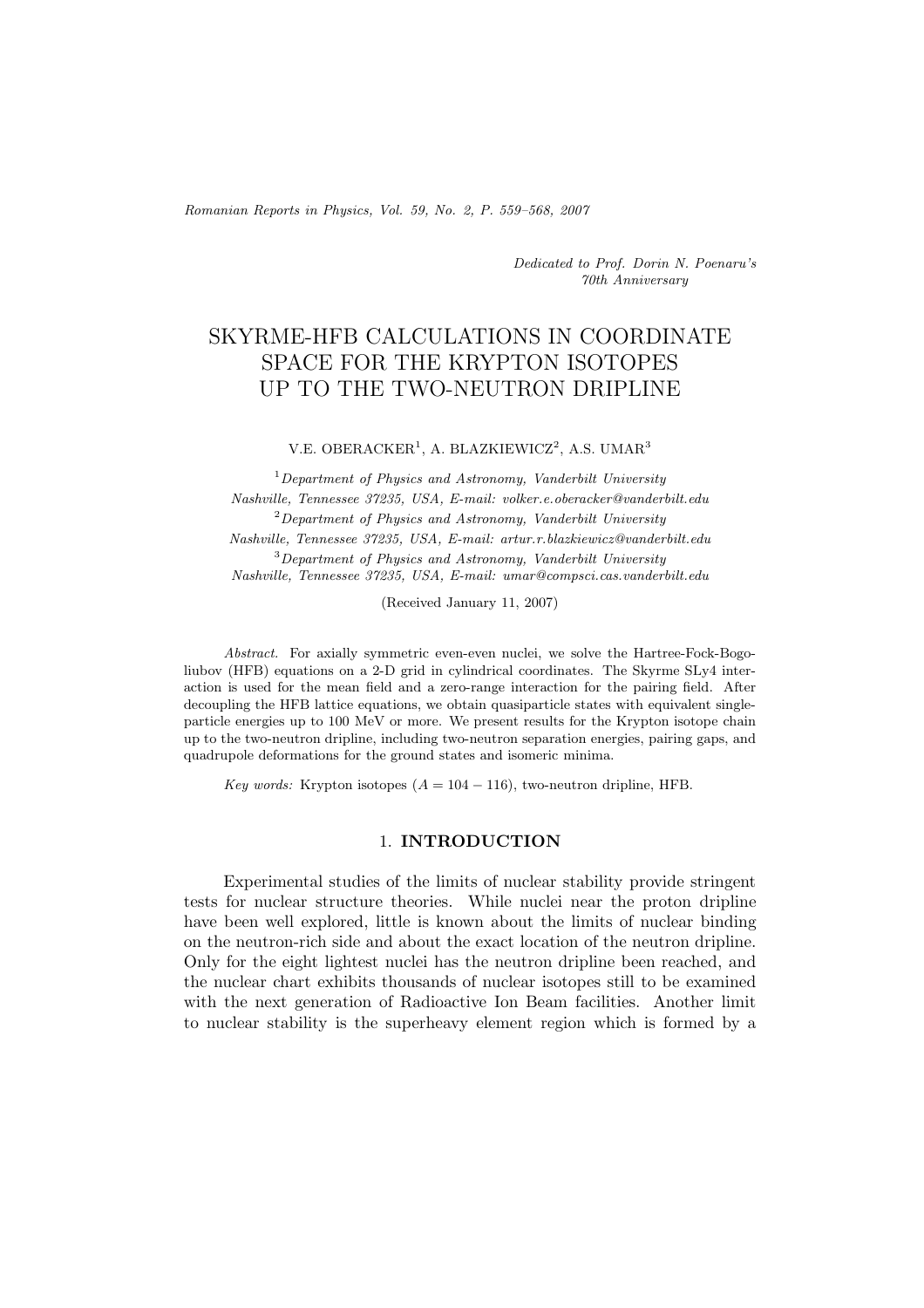delicate balance between strong Coulomb repulsion and additional binding due to closed shells.

For very light nuclei with  $A \leq 12$ , ab initio calculations have been carried out using nucleon-nucleon and three-nucleon interactions. For heavier nuclei, approximations are required; the most widely used approach is the self-consistent mean field method. Both non-relativistic mean field theories  $[1, 2, 3, 4, 5, 6, 7]$  and relativistic versions  $[8, 9, 10]$  have been developed.

In the vicinity of the driplines, pairing correlations increase dramatically and it is essential to treat both the mean field and the pairing field self-consistently within the Hartree-Fock-Bogoliubov (HFB) formalism [1]. In this region, not only does one have to consider "well-bound" single-particle states but also "weakly-bound" states with large spatial extent, giving rise to neutron skins. All of these features represent major challenges for the numerical solution. While the  $HF(B)$  theories describe the ground state properties of nuclei, their excited states can be obtained with the (quasiparticle) random phase approximation (Q)RPA [11, 12, 13].

Traditionally, the HFB equations have been solved by expanding the quasiparticle wavefunctions in a truncated harmonic oscillator basis [14]. This works very well near the line of  $\beta$ -stability because only "well-bound" states need to be considered. However, as one approaches the driplines, the numerical solution becomes more challenging: in practice, it is very difficult to represent continuum states as superpositions of bound harmonic oscillator states because the former show oscillatory behavior at large distances while the latter decay exponentially. In this case, coordinate-space representations have a distinct advantage because "bound" and "continuum" states (in the box) are treated on an equal footing, with no bias towards bound states.

# 2. **HFB EQUATIONS IN COORDINATE SPACE**

Over a period of several years, our research group has developed the HFB-2D-LATTICE code, written in Fortran 95, which solves the HFB equations for deformed, axially symmetric even-even nuclei in coordinate space on a 2- D lattice [15, 6, 16, 18, 19, 20]. The novel feature of our HFB code is that it generates high-energy continuum states with an equivalent single-particle energy of more than 100 MeV. QRPA calculations require the inclusion of continuum states with such high energy for the description of collective giant multipole resonances.

A detailed description of our theoretical method has been published in Ref. [6]; in the following, we give a brief summary. In coordinate space representation, the HFB Hamiltonian and the quasiparticle wavefunctions depend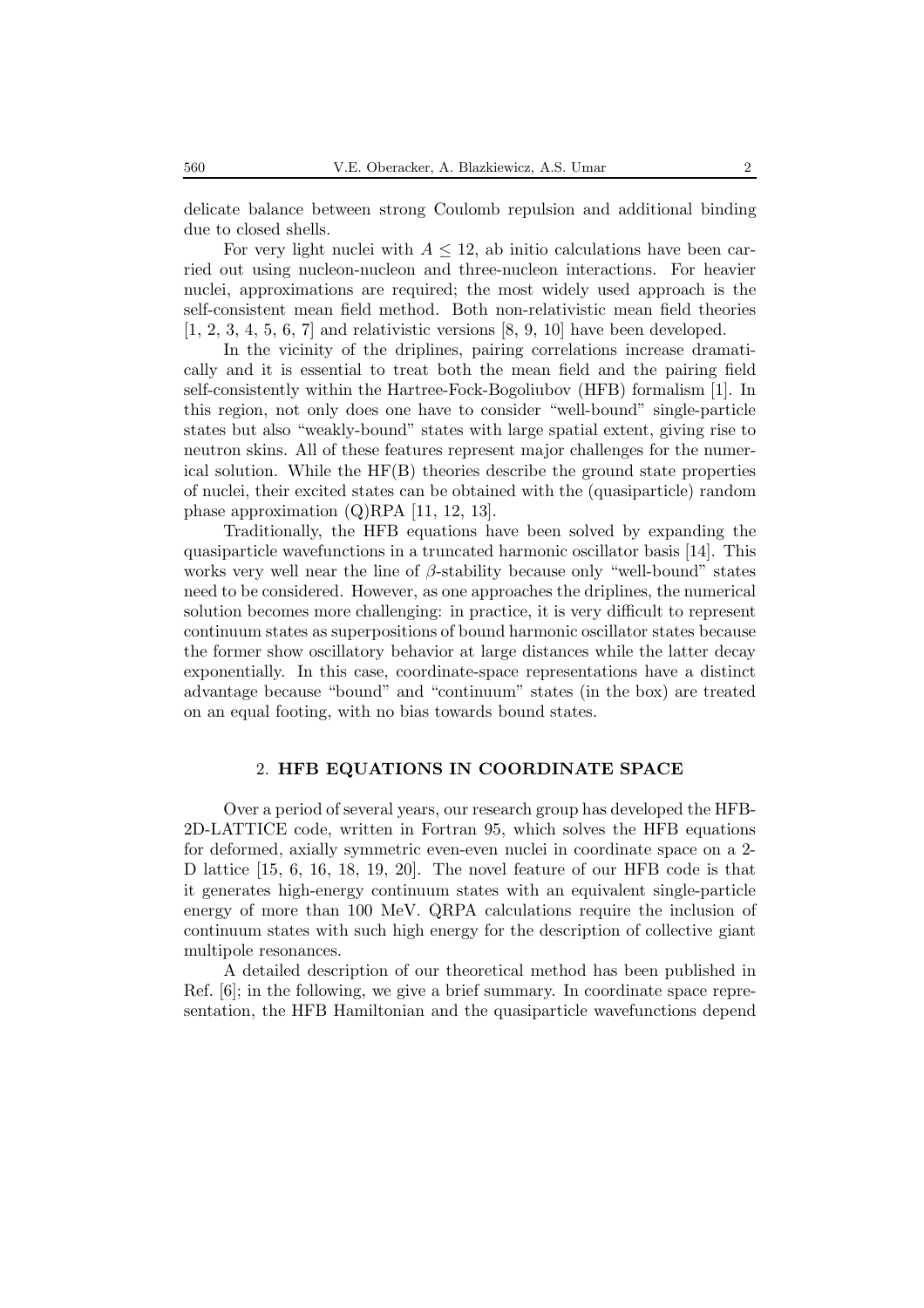on the distance vector **r**, spin projection  $\sigma = \pm \frac{1}{2}$ , and isospin projection  $q = \pm \frac{1}{2}$  (corresponding to protons and neutrons, respectively). In the HFB formalism, there are two types of quasiparticle wavefunctions,  $\phi_1$  and  $\phi_2$ , which are bi-spinors of the form

$$
\phi_{1,\alpha}^q(\mathbf{r})\begin{pmatrix} \phi_{1,\alpha}^q(\mathbf{r},\uparrow) \\ \phi_{1,\alpha}^q(\mathbf{r},\downarrow) \end{pmatrix}, \quad \phi_{2,\alpha}^q(\mathbf{r})\begin{pmatrix} \phi_{2,\alpha}^q(\mathbf{r},\uparrow) \\ \phi_{2,\alpha}^q(\mathbf{r},\downarrow) \end{pmatrix}.
$$
 (1)

Their dependence on the quasiparticle energy  $E_{\alpha}^{q}$  is denoted by the index  $\alpha$ for simplicity. The quasiparticle wavefunctions determine the normal density

$$
\rho_q(\mathbf{r}) = \sum_{E_\alpha^q > 0}^{\infty} \sum_{\sigma = -\frac{1}{2}}^{\frac{1}{2}} \phi_{2,\alpha}^q(\mathbf{r}\sigma) \phi_{2,\alpha}^{q \,*}(\mathbf{r}\sigma)
$$
(2)

and the pairing density

$$
\tilde{\rho}_q(\mathbf{r}) = -\sum_{E_\alpha^q > 0}^{\infty} \sum_{\sigma = -\frac{1}{2}}^{+\frac{1}{2}} \phi_{2,\alpha}^q(\mathbf{r}\sigma) \phi_{1,\alpha}^q(\mathbf{r}\sigma).
$$
\n(3)

In the present work, we use the Skyrme SLy4 effective N-N interaction [21] for the mean field (p-h and h-p channels), and a zero-range pairing force (p-p and h-h channels). The pairing strength has been adjusted to reproduce the measured average neutron paring gap of  $1.245 \text{ MeV}$  in  $120 \text{Sn}$ . For these types of effective interactions, the particle mean field Hamiltonian  $h$  and the pairing field Hamiltonian  $\tilde{h}$  are diagonal in isospin space and local in position space

$$
h(\mathbf{r}\sigma q, \mathbf{r}'\sigma'q') = \delta_{q,q'} \delta(\mathbf{r} - \mathbf{r}')h_{\sigma,\sigma'}^q(\mathbf{r})
$$
\n(4)

and

$$
\tilde{h}(\mathbf{r}\sigma q, \mathbf{r}'\sigma'q') = \delta_{q,q'} \delta(\mathbf{r} - \mathbf{r}')\tilde{h}^q_{\sigma,\sigma'}(\mathbf{r}).
$$
\n(5)

In spin-space, the mean field Hamiltonian is represented by the  $2 \times 2$  matrix

$$
h^{q}(\mathbf{r})\left(\begin{array}{cc}h^{q}_{\uparrow\uparrow}(\mathbf{r}) & h^{q}_{\uparrow\downarrow}(\mathbf{r})\\h^{q}_{\downarrow\uparrow}(\mathbf{r}) & h^{q}_{\downarrow\downarrow}(\mathbf{r})\end{array}\right) \tag{6}
$$

which operates on the bi-spinor wavefunctions in Eq. (1). The pairing field Hamiltonian  $\tilde{h}$  has a similar mathematical structure. The HFB equations have the following structure in spin-space [6]:

$$
\begin{pmatrix}\n(h^q - \lambda^q) & \tilde{h}^q \\
\tilde{h}^q & -(h^q - \lambda^q)\n\end{pmatrix}\n\begin{pmatrix}\n\phi_{1,\alpha}^q(\mathbf{r}) \\
\phi_{2,\alpha}^q(\mathbf{r})\n\end{pmatrix} = E_\alpha^q \begin{pmatrix}\n\phi_{1,\alpha}^q(\mathbf{r}) \\
\phi_{2,\alpha}^q(\mathbf{r})\n\end{pmatrix},
$$
\n(7)

where  $\lambda^q$  denotes the Fermi level. From now on, we drop the isospin label q, for simplicity. The HFB equations may be recast in the form

$$
H\phi_{\alpha} = E_{\alpha}\phi_{\alpha},\tag{8}
$$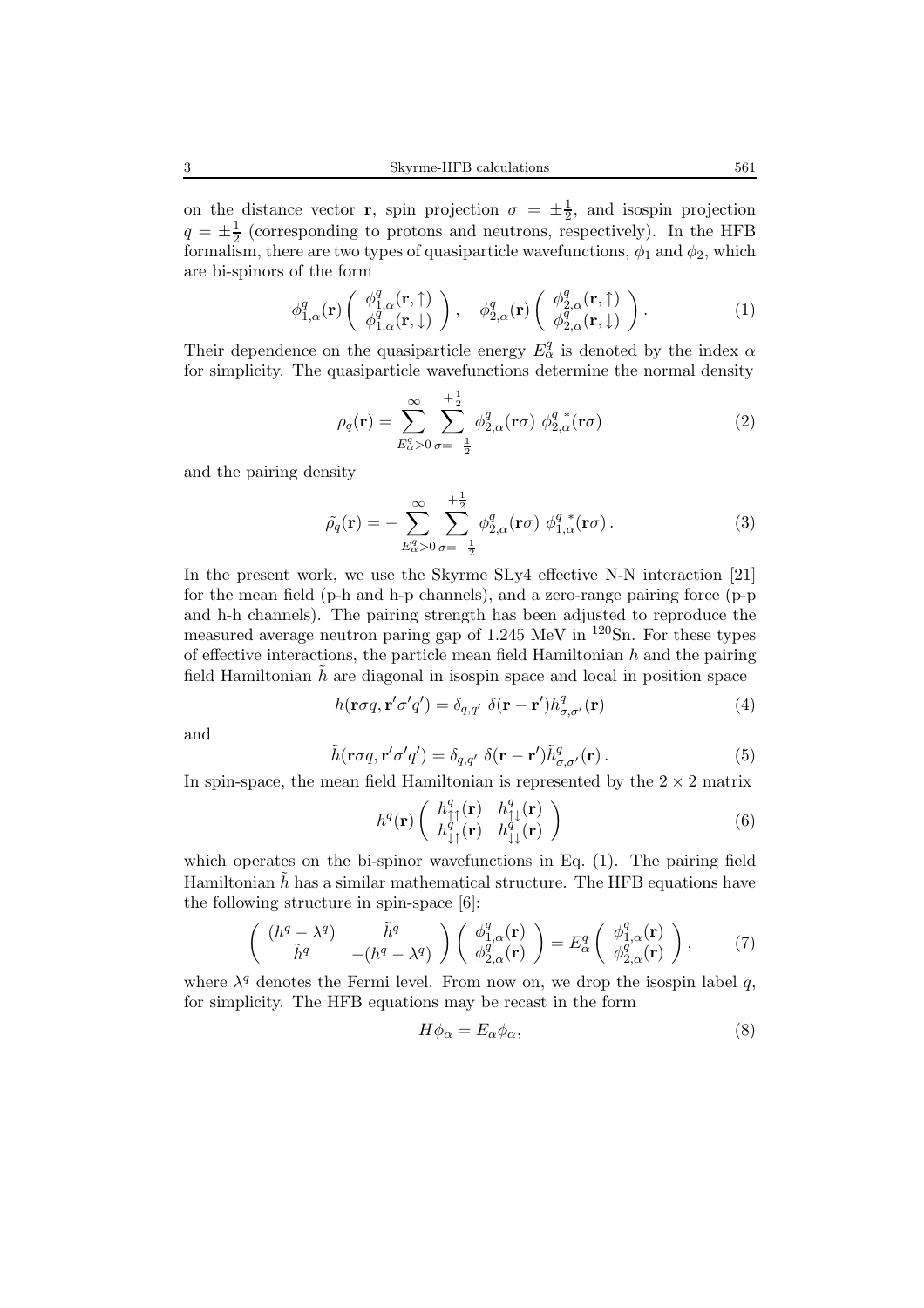with the four-spinor wavefunctions

$$
\phi_{\alpha}(\mathbf{r}) = \begin{pmatrix} \phi_{1,\alpha}(\mathbf{r}) \\ \phi_{2,\alpha}(\mathbf{r}) \end{pmatrix} = \begin{pmatrix} \phi_{1,\alpha}(\mathbf{r},\uparrow) \\ \phi_{1,\alpha}(\mathbf{r},\downarrow) \\ \phi_{2,\alpha}(\mathbf{r},\uparrow) \\ \phi_{2,\alpha}(\mathbf{r},\downarrow) \end{pmatrix},
$$
\n(9)

and the quasiparticle "super-Hamiltonian"  $(4 \times 4$  matrix in spin space) is given by

$$
H = \begin{pmatrix} (h - \lambda) & \tilde{h} \\ \tilde{h} & -(h - \lambda) \end{pmatrix} . \tag{10}
$$

This quasiparticle Hamiltonian has the well-known property [22, 23] that for every eigenvector  $\phi_{\alpha}^+ = (U_{\alpha}, V_{\alpha})$  with positive eigenvalue  $E_{\alpha}^+$ , there is a corresponding eigenvector  $\phi_{\alpha}^- = (V_{\alpha}^*, U_{\alpha}^*)$  with negative eigenvalue  $E_{\alpha}^- = -E_{\alpha}^+$ , respectively

$$
H\phi_{\alpha}^{\pm} = E_{\alpha}^{\pm}\phi_{\alpha}^{\pm} \,. \tag{11}
$$

It is forbidden to choose the  $E_{\alpha}^{+}$  and  $E_{\alpha}^{-}$  solutions at the same time, otherwise it is impossible to fulfill the anti-commutation relations for the quasiparticle operators [22]. The quasiparticle energy spectrum is discrete for  $|E_{\alpha}| < -\lambda$ and continuous for  $|E_{\alpha}| > -\lambda$ . For even-even nuclei it is customary to solve the HFB equations for positive quasiparticle energies and consider all negative energy states as occupied in the HFB ground state [1].

# 3. **2-D LATTICE REPRESENTATION**

In the case of even-even nuclei with axially symmetric shapes, we represent the HFB equations in cylindrical coordinates  $(\phi, r, z)$  and eliminate the dependence on the coordinate  $\phi$ , resulting in a reduced 2-D problem. For a given angular momentum projection quantum number  $\Omega$ , we solve the HFB equations on a 2-D grid  $(r_{\alpha}, z_{\beta})$  where  $\alpha = 1, \ldots, m$  and  $\beta = 1, \ldots, n$ . In practice, angular momentum projections  $\Omega = 1/2, 3/2, ..., 21/2$  are taken into account. Typically, in radial  $(r)$  direction, the lattice extends from  $0 - 15$  fm, and in symmetry axis  $(z)$  direction from  $-15, \ldots, +15$  fm, with a lattice spacing of about 0.8 fm in the central region. For the lattice representation of the HFB Hamiltonian we use a hybrid method in which derivative operators are constructed using the Galerkin method [19]; this amounts to a global error reduction. Local potentials are represented by the Basis-Spline collocation method [25, 26, 27] (local error reduction).

On the lattice, the four-spinor wavefunction in coordinate space  $\phi^{(4)}(r, z)$ becomes an array  $\phi(N)$  of length  $N = 4 \times m \times n$  and the HFB Hamiltonian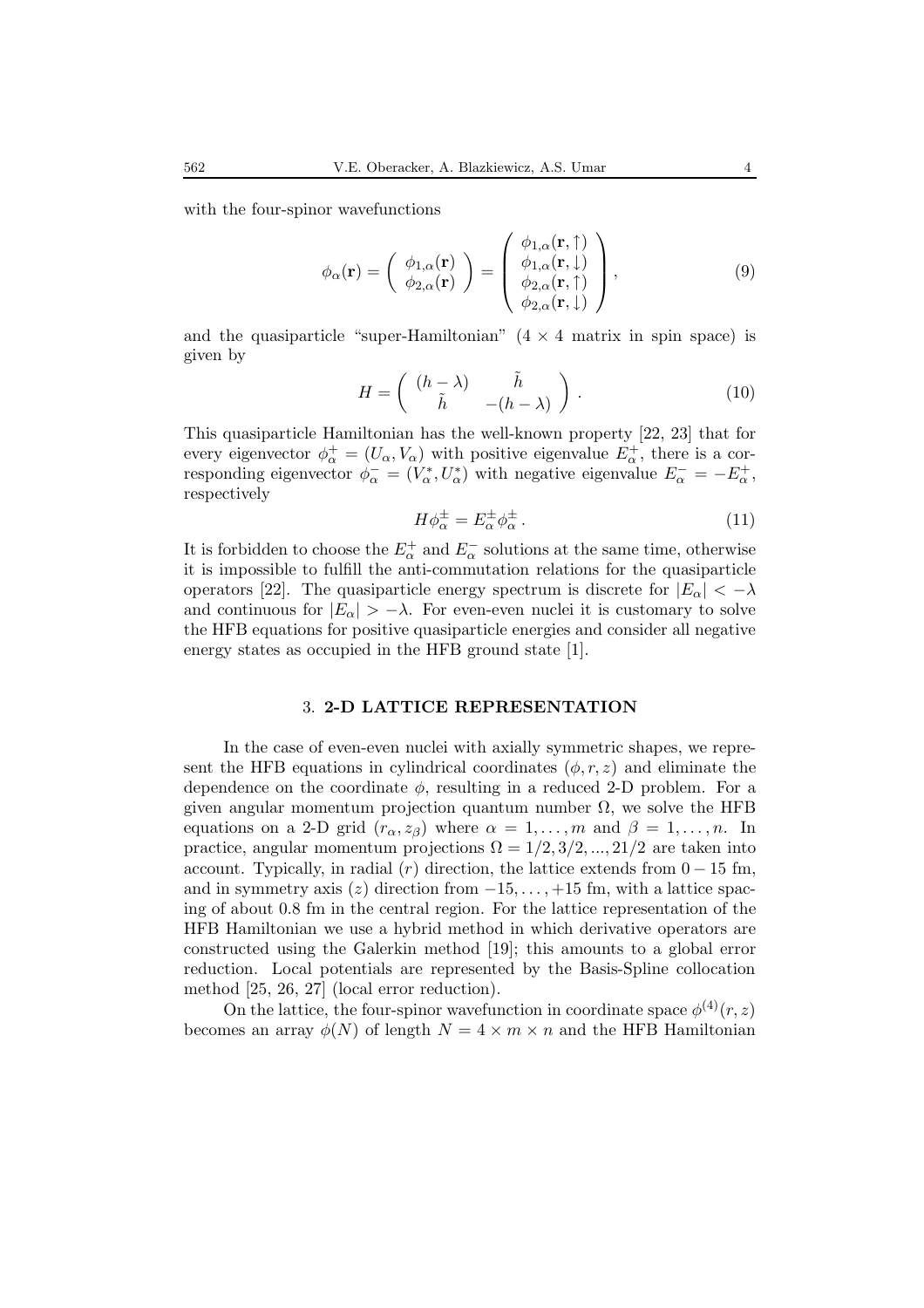is transformed into a  $N \times N$  matrix:

$$
\sum_{\nu=1}^{N} H_{\mu}^{\ \nu} \phi_{\nu}^{\Omega} E_{\mu}^{\Omega} \phi_{\mu}^{\Omega} \quad (\mu = 1, \dots, N). \tag{12}
$$

The diagonalization of the HFB Hamiltonian using LAPACK routines yields quasiparticle states with energies up to 100 MeV or more. In the calculations of observables, all quasiparticles states with equivalent single particle energy up to the cut-off  $\varepsilon_{max} = 60$  MeV are taken into account.

Production runs of our HFB code are carried out on an IBM-SP massively parallel supercomputer and on a local LINUX cluster using OPENMP/MPI message passing. Parallelization is possible for different angular momentum states  $\Omega$  and isospins (p/n).

### 4. **DECOUPLED HFB EQUATIONS**

The HFB equations (7) are coupled, i.e. the HFB Hamiltonian in Eq. (10) mixes the quasiparticle states  $\phi_{1,\alpha}$  and  $\phi_{2,\alpha}$ . We generalize the recipe given in Ref. [24] to decouple the HFB equations which results in a smaller diagonalization problem.

This is accomplished by the unitary transformation

$$
U = RZ, \quad R = \frac{1}{\sqrt{2}} \begin{pmatrix} 1 & 1 \\ 1 & -1 \end{pmatrix}, \quad Z = \frac{1}{\sqrt{2}} \begin{pmatrix} 1 & 1 \\ -i & i \end{pmatrix}.
$$
 (13)

First we apply the complex unitary transformation  $Z$  to the quasiparticle Hamiltonian resulting in a transformed Hamiltonian in which the pairing fields on the diagonal appear with opposite sign

$$
H_Z = Z H Z^{-1} = \begin{pmatrix} \tilde{h} & +i h' \\ -i h' & -\tilde{h} \end{pmatrix} , \qquad (14)
$$

where we have introduced the abbreviation

$$
h'=h-\lambda.\tag{15}
$$

Next we apply the real transformation R and obtain a new Hamiltonian  $H_U$ in block off-diagonal form

$$
H_U = UHU^{-1} = \begin{pmatrix} 0 & -ih' + \tilde{h} \\ +ih' + \tilde{h} & 0 \end{pmatrix},
$$
 (16)

with the transformed eigenstates

$$
\chi_{\alpha}^{\pm} = U \phi_{\alpha}^{\pm} \tag{17}
$$

resulting in

$$
H_U \chi_\alpha^{\pm} = E_\alpha^{\pm} \chi_\alpha^{\pm} \,. \tag{18}
$$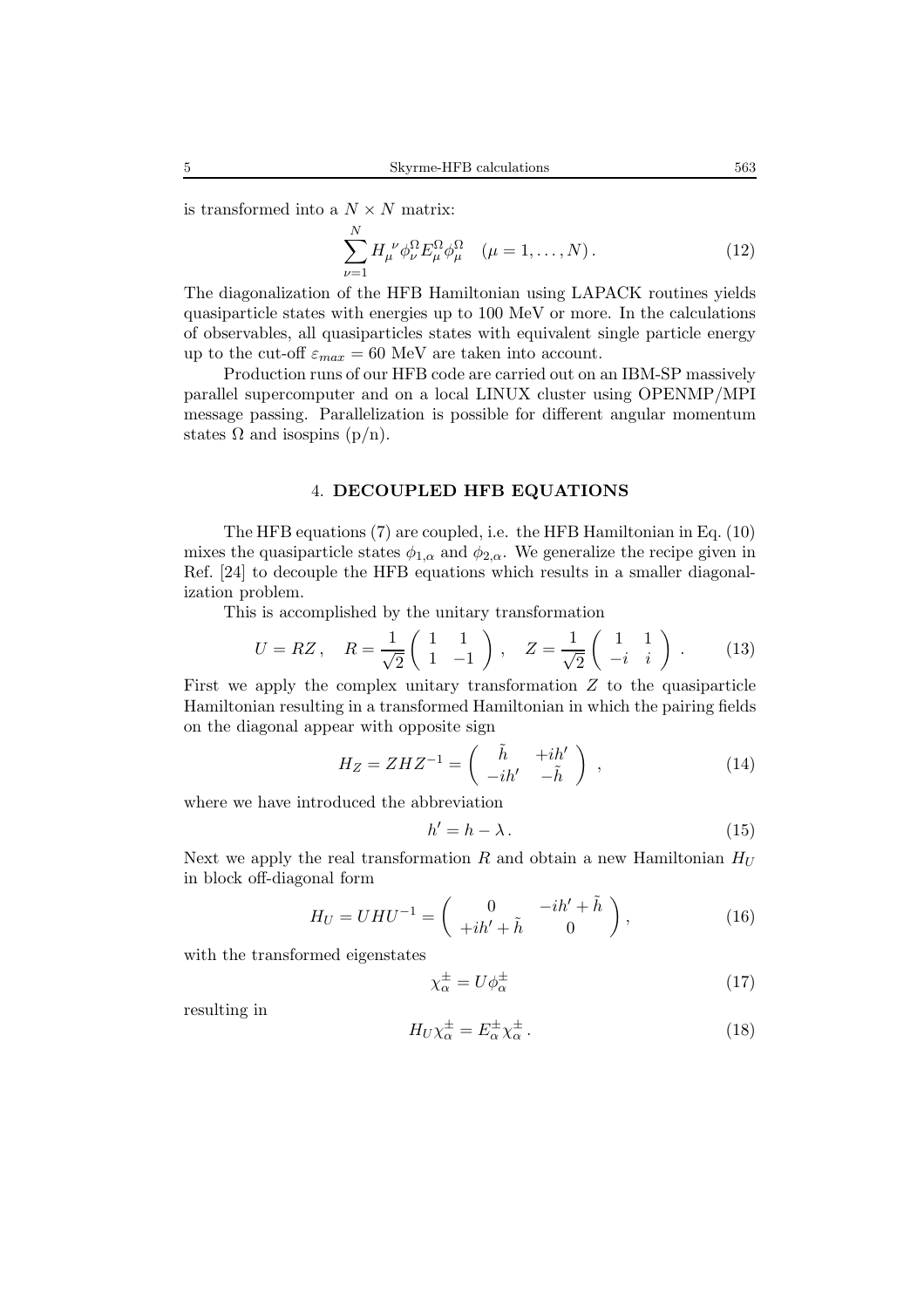$$
H_U^2 \chi_\alpha' = E_\alpha^2 \chi_\alpha' \,. \tag{19}
$$

It turns out that the operator  $H_U^2$  has the desired block-diagonal form

$$
H_U^2 = \begin{pmatrix} (-ih' + \tilde{h})(+ih' + \tilde{h}) & 0\\ 0 & (+ih' + \tilde{h})(-ih' + \tilde{h}) \end{pmatrix}.
$$
 (20)

The new eigenstates  $\chi'_{\alpha}$  are, in general, linear combinations of the negative and positive states  $\chi^{\pm}_{\alpha}$  because we lost information about the sign of the energy  $E_{\alpha}$  by squaring the Hamiltonian

$$
\chi_{\alpha}^{'} = w^{+} \chi_{\alpha}^{+} + w^{-} \chi_{\alpha}^{-} \tag{21}
$$

where  $w^+$  and  $w^-$  are complex constants.

From the structure of the Hamiltonian  $H_U^2$  in Eq. (20) we see that the eigenstates  $\chi'_{\alpha,1}$  and  $\chi'_{\alpha,2}$  in Eq. (19) are now decoupled. Therefore, we only need to diagonalize the upper and lower blocks of the Hamiltonian  $H_U^2$  separately, resulting in a speed-up by nearly a factor of 4 in the numerical calculations compared to the original coupled diagonalization problem, Eq. (7). Further details regarding the numerical solution of the decoupled HFB equations can be found in Ref. [20].

### 5. **RESULTS FOR THE KRYPTON ISOTOPES**

Recently we have studied the ground state properties of the neutronrich Zirconium isotopes ( $Z = 40$ ) up to the two-neutron dripline [18, 19]. In particular, we have calculated binding energies, two-neutron separation energies, normal densities and pairing densities, mean square radii, quadrupole moments, and pairing gaps. In Ref. [19], two theoretical approaches were presented and compared: a) our HFB-2D-LATTICE code, and b) an expansion in a transformed harmonic oscillator basis with 20 shells (HFB-2D-THO) by Stoitsov *et al.* [4, 7]. In general, both theoretical methods were found to be in excellent agreement for the entire isotope chain. In particular,  $^{122}Zr$  is predicted to be the dripline nucleus.

In this section, we present our HFB-2D-LATTICE code results for the ground state properties of the neutron-rich even-even Krypton isotopes  $(Z = 36)$  in the mass region  $A = 104 - 118$ . Figure 1 shows the two-neutron separation energies obtained from the calculated binding energies. Experimental data for the Krypton isotopes calculated in this work are not available because of the large  $N/Z$  ratios  $\geq 1.8$ . Compared to the two-neutron separation energies for the Zr isotope chain for the same mass number (see Fig. 1 of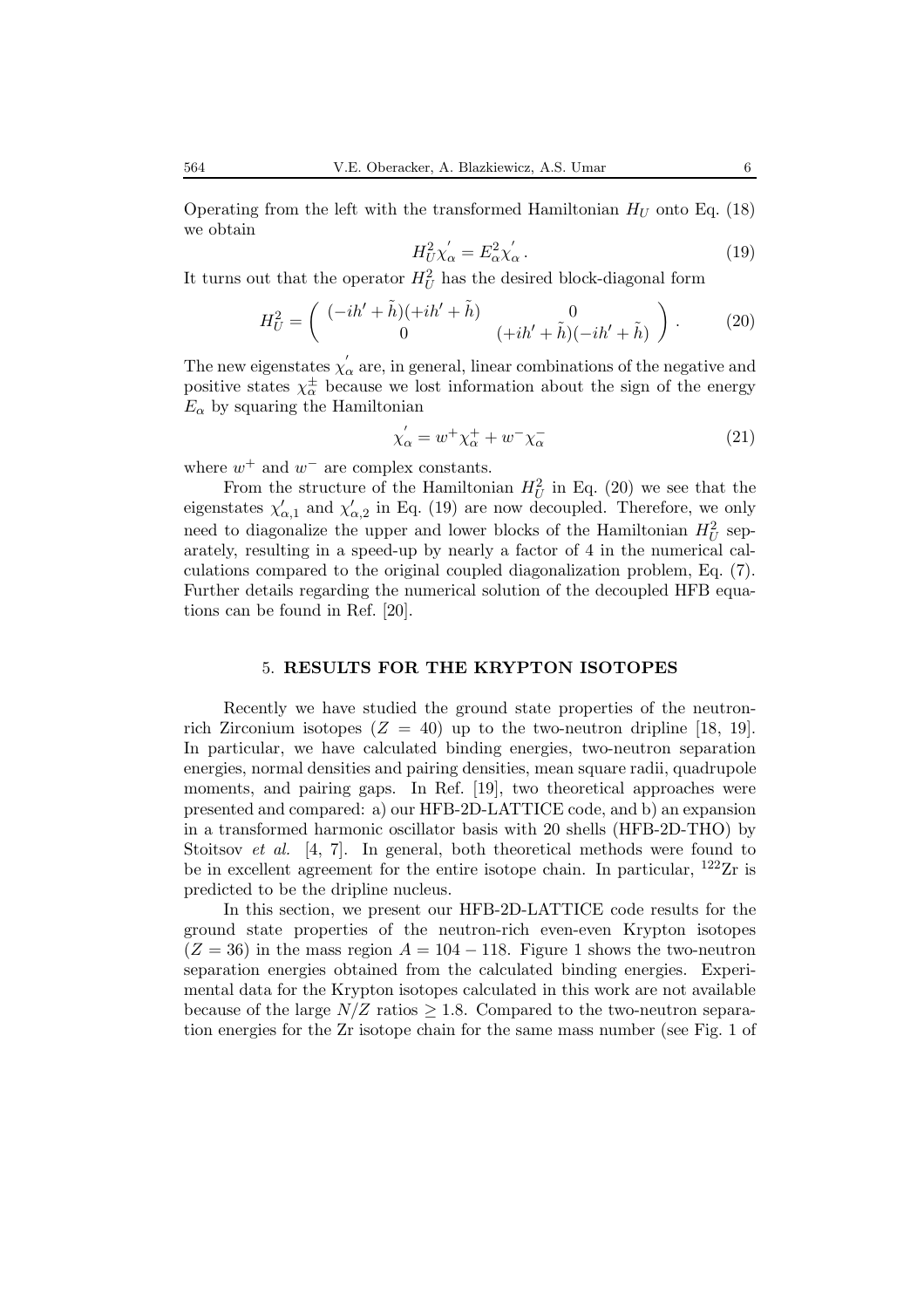Ref. [19]) the separation energy values are only about half the size. Our HFB calculations predict that  $116$ Kr is the last stable nucleus against two-neutron emission.



Fig.  $1 - Two-neutron separation energies for the neutron-rich Krypton$ isotopes. The dripline is located where the separation energy becomes zero.

Like the Zirconium isotopes studied in Ref. [19], the Krypton isotope chain reveals a rich variety of shapes. In particular, we observe a transition from prolate to oblate shapes and back to prolate shapes in the mass region  $A = 104 - 118$ . Specifically, the quadrupole deformations decrease from  $\beta_2=0.38$  (<sup>104</sup>Kr) through  $\beta_2=-0.31$  (<sup>108</sup>Kr) and then increase again until we reach  $\beta_2=0.1$  for  $^{114,116}$ Kr. A similar trend for the shape transitions has been found by two other models, the Finite Range Droplet Model calculations [28] and by the Relativistic Mean-Field calculations [9]. These latter two models use a simple BCS pairing interaction which is not reliable for nuclei in the vicinity of the two-neutron dripline.

| Table |  |
|-------|--|
|-------|--|

Shape coexistence in the Kr isotopes. The first column lists properties of the ground state minimum (quadrupole deformation and binding energy), and subsequent columns give results for shape isomeric states

| isotope             | 1st min.    |             |           | 2nd min.    |             |                          | 3rd min.    |             |           |
|---------------------|-------------|-------------|-----------|-------------|-------------|--------------------------|-------------|-------------|-----------|
|                     | $\beta_2^n$ | $\beta_2^p$ | E[MeV]    | $\beta_2^n$ | $\beta_2^p$ | E[MeV]                   | $\beta_2^n$ | $\beta_2^p$ | E[MeV]    |
| $^{104}\mathrm{Kr}$ | 0.38        | $0.35\,$    | $-821.41$ | 0.09        | 0.1         | $-816.44$                | $-0.26$     | $-0.25$     | $-821.30$ |
| $^{106}\mathrm{Kr}$ | $0.36\,$    | $0.35\,$    | $-825.65$ | -           | -           | $\overline{\phantom{a}}$ | $-0.29$     | $-0.28$     | $-825.29$ |
| $\rm ^{110}Kr$      | $-0.15$     | $-0.15$     | $-832.14$ | 0.07        | $0.08\,$    | $-830.45$                | 0.40        | 0.36        | $-829.94$ |

We also find evidence for shape coexistence in several neutron-rich Krypton isotopes. In Table 1 we list the quadrupole deformation and binding energy of the ground state PES minimum and several shape-isomeric minima for the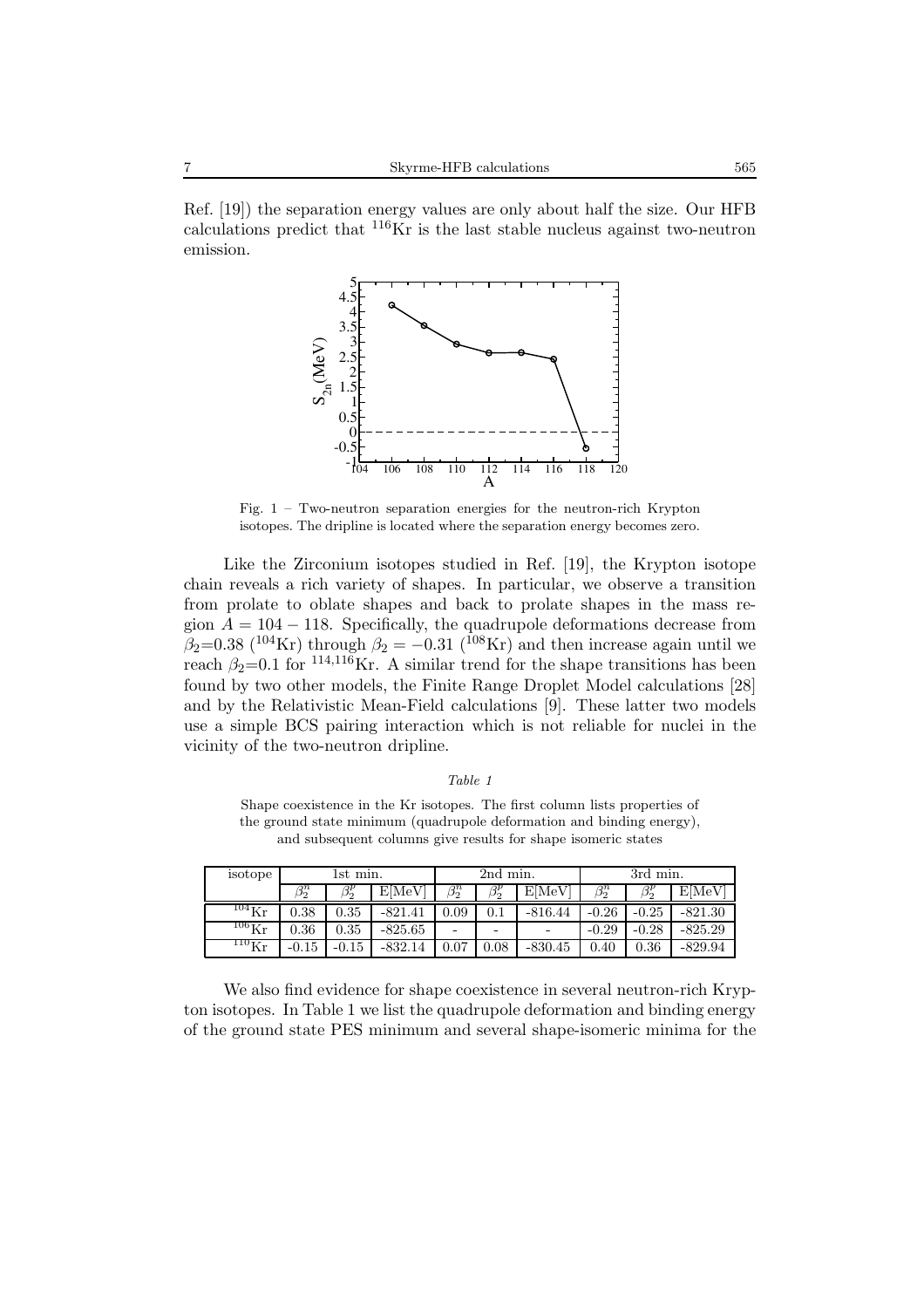isotopes  $104,106,110$ Kr. We notice that the energy difference between the prolate and oblate minima for  $104,106$ Kr are very small (of order of 10-40 keV).

A plot of the rms-radii for the Krypton isotope chain [20] shows the development of a neutron skin as evidenced by the large difference between proton and neutron rms-radii. A sudden rms-radius drop observed at  $A=108$ -110 coincides with the nuclear shape transition from prolate to oblate in this region. A neutron skin development has also been seen in our HFB lattice calculations of the Sulfur isotopes (Fig. 4 in Ref. [16]) and in the Zr isotopes (Fig. 4 in Ref. [19]).



Fig. 2 – Average neutron pairing gap for the chain of Krypton isotopes.



Fig. 3 – Average proton pairing gap for the chain of Krypton isotopes.

In general, the pairing densities and average pairing gaps for protons and neutrons are the two observables which are most sensitive to the properties of the continuum states. A study of the spectral distribution of the pairing density for the Zirconium and Krypton isotopes [17, 20] shows that it is peaked at the Fermi energy  $\lambda$  and reaches high into the continuum for neutron-rich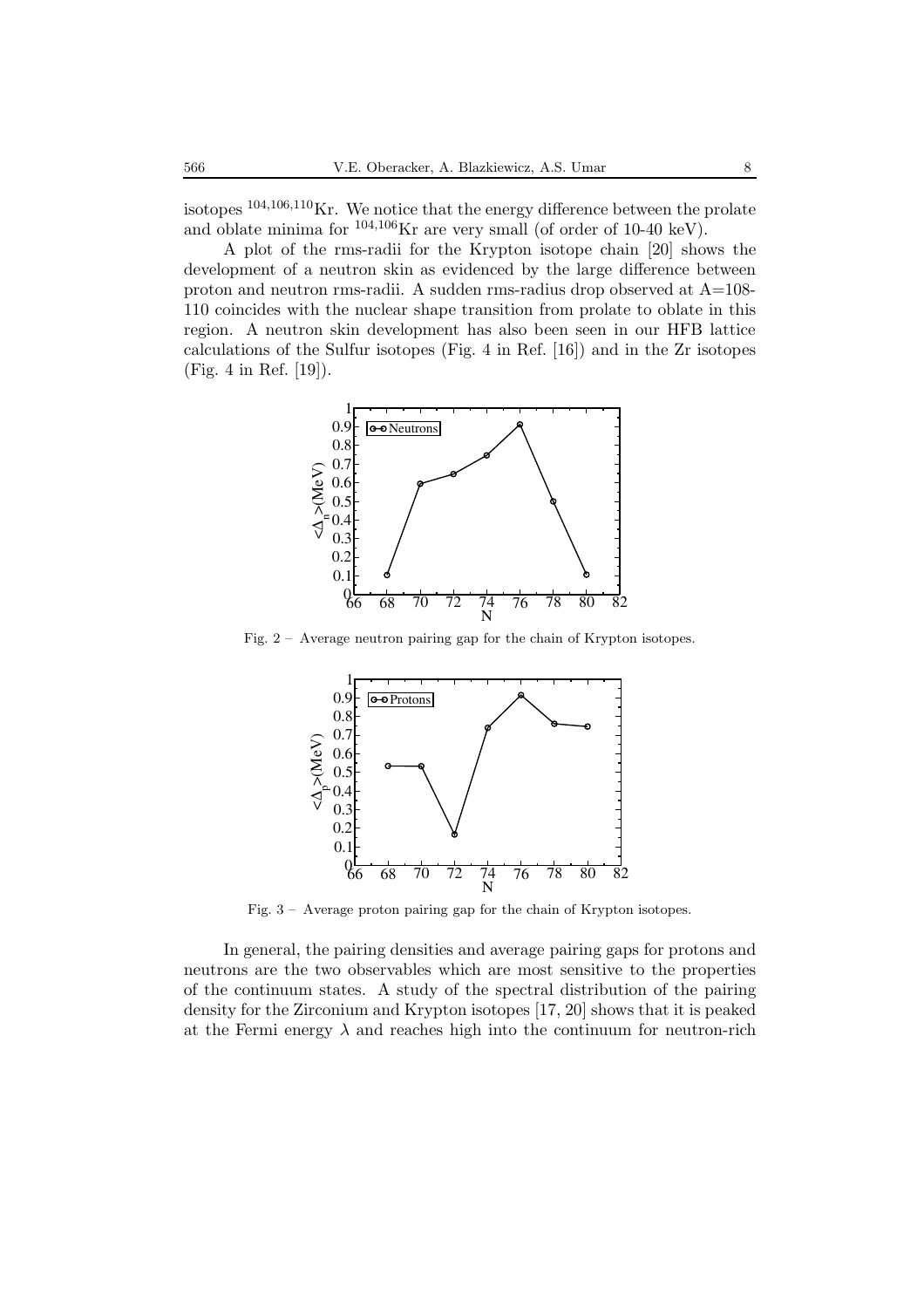nuclei. In Figs. 2 and 3 we show the average pairing gaps for neutrons and protons, respectively.

We observe that the Krypton pairing gaps in the  $A = 104 - 118$  mass region vary between 0.1 and 0.9 MeV. Starting at neutron number  $N = 68$ , the neutron pairing gap increases from 0.1 MeV until it reaches a maximum value of 0.9 MeV at  $N = 76$ ; for higher neutron numbers it decreases quickly back to 0.1 MeV. By contrast, the proton pairing gap shows an oscillatory structure in the same mass region.

*Acknowledgements.* This work has been supported by the U.S. Department of Energy under grant No. DE-FG02-96ER40963 with Vanderbilt University. Some of the numerical calculations were carried out at the IBM-RS/6000 SP supercomputer of the National Energy Research Scientific Computing Center which is supported by the Office of Science of the U.S. Department of Energy. Additional computations were performed at Vanderbilt University's ACCRE multiprocessor platform.

#### REFERENCES

- 1. J. Dobaczewski, W. Nazarewicz, T.R. Werner, J.F. Berger, C.R. Chinn and J. Decharg´e, Phys. Rev., **C 53**, 2809 (1996).
- 2. J. Terasaki, P.-H. Heenen, H. Flocard and P. Bonche, Nucl. Phys., **A 600**, 371 (1996).
- 3. P.-G. Reinhard, D.J. Dean, W. Nazarewicz, J. Dobaczewski, J.A. Maruhn and M.R. Strayer, Phys. Rev., **C 60**, 014316 (1999).
- 4. M.V. Stoitsov, J. Dobaczewski, P. Ring and S. Pittel, Phys. Rev., **C 61**, 034311 (2000).
- 5. M. Yamagami, K. Matsuyanagi, and M. Matsuo, Nucl. Phys., **A 693**, 579 (2001).
- 6. E. Ter´an, V.E. Oberacker, and A.S. Umar, Phys. Rev., **C 67**, 064314 (2003).
- 7. J. Dobaczewski, M.V. Stoitsov, and W. Nazarewicz, *Skyrme-HFB deformed nuclear mass table*, eds. R. Bijker, R.F. Casten, and A. Frank, AIP, New York, 2004, **726**, 51 (2004).
- 8. P. Ring, Prog. Part. Nucl. Phys., **37**, 193 (1996).
- 9. G.A. Lalazissis, S. Raman, and P. Ring, At. Data Nucl. Data Tables, **71**, 1 (1999).
- 10. A.T. Kruppa, M. Bender, W. Nazarewicz, P.-G. Reinhard, T. Vertse, and S. Cwiok, Phys. Rev., **C 61**, 034313 (2000).
- 11. M. Matsuo, Nucl. Phys., **A 696**, 371 (2001).
- 12. M. Bender, J. Dobaczewski, J. Engel, and W. Nazarewicz, Phys. Rev., **C 65**, 054322 (2002).
- 13. I. Stetcu and C.W. Johnson, Phys. Rev., **C 67**, 044315 (2003).
- 14. J.L. Egido, L.M. Robledo, and Y. Sun, Nucl. Phys., **A 560**, 253 (1993).
- 15. E. Terán, V.E. Oberacker, and A.S. Umar, Heavy-Ion Physics,  $16/1-4$ , 437 (2002).
- 16. V.E. Oberacker, A.S. Umar, E. Teran, and A. Blazkiewicz, Phys. Rev., **C 68**, 064302 (2003).
- 17. V.E. Oberacker, A.S. Umar, A. Blazkiewicz and E. Ter´an, in *A New Era of Nuclear Structure Physics*, book chapter, eds. Y. Suzuki, S. Ohya, M. Matsuo & T. Ohtsubo, World Scientific, 2004, pp. 179–183.
- 18. A. Blazkiewicz, V.E. Oberacker, and A.S. Umar, Eur. Phys. J., **A 25**, s01, 543 (2005).